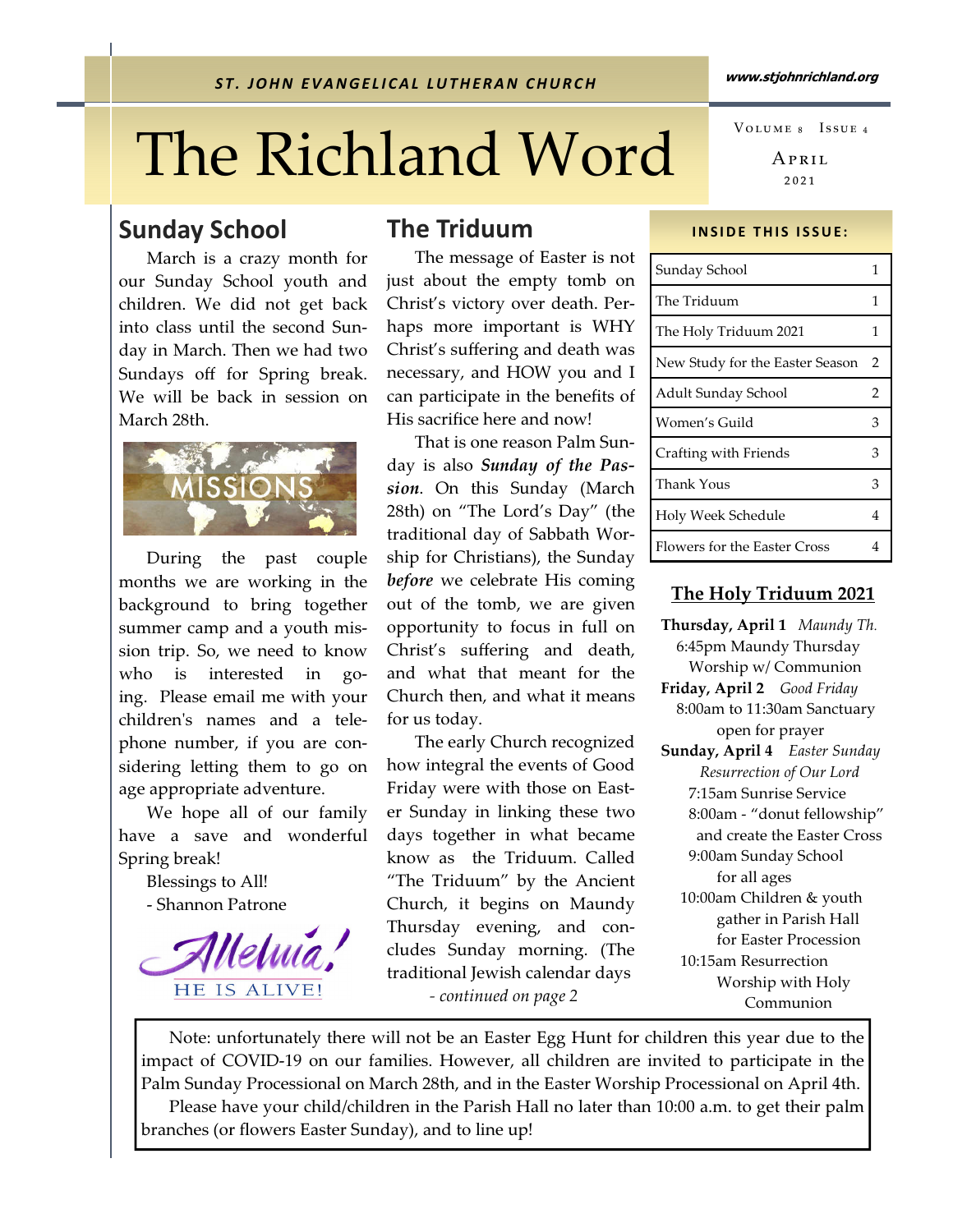#### $P_{\text{AGE 2}}$  Vo

#### The Triduum - continued from p. 1

run from evening to evening. As a result, day 1 - Thursday evening to Friday evening is day 1, Friday evening to Saturday evening is day 2, and Saturday evening to Sunday evening is the third day.)

 The Easter Triduum, also known as the Holy Triduum, comprise the most sacred days in the Christian calendar, surpassing even Christmas in their importance, for they contain the revelation and realization in human history of the divine plan for human redemption and eternal salvation, put in place thousands of earlier, during the life of our first parents, Adam and Eve.

 I hope you can join us on Palm Sunday, as well as Easter Sunday, as we celebrate the mystery and majesty of Holy Week, especially as revealed in the Triduum. My prayer is that the greatness of God's love for you, as demonstrated by the sacrifice of His only Son, Jesus Christ, would penetrate your heart, soul, and life,...in a new and wonderful way.

"What wondrous love is this, O, my soul?"

#### - Pastor Todd



#### New Study for the Easter Season

 Beginning in April, St. John more sensitive parent; and ultiwill be starting a new book mately how to become one's study. The Road Less Traveled, by Dr. M. Scott Peck, has made publishing history, with more than ten years on the New York Times bestseller list.

 With sales of more than seven million copies in the United States and Canada, and translations into more than twentythree languages, perhaps no book in this generation has had a more profound impact on our intellectual and spiritual lives.

The Road Less Traveled helps us explore the very nature of loving relationships and leads us toward a new serenity and fullness of life. It helps us learn how to distinguish dependency from love; how to become a

## Adult Sunday School Focus: The Prophets

 Lessons in the spring quarter of St. John's Adult Sunday School address the importance of prophets in Israel's history. Moses revealed God's promise to give his people prophets who would speak God's word. Stories of Joshua, Huldah, and Elijah show the fulfillment of the promise.

 Lessons on Ezra, Nehemiah, and Lamentations illustrate how the prophets gave new hope to the Israelites. At Easter, Isaiah's prophecies portray Jesus as the suffering servant through whom

own true self.

 Recognizing that, as in the famous opening line of his book, "Life is difficult" and that the journey to spiritual growth is a long one, Dr. Peck never bullies his readers, but rather guides them gently through the hard and often painful process of change toward a higher level of self-understanding.



 Copies of The Road Less Traveled will be available for a donation of \$10 beginning March 28th. Please sign up in the sanctuary if you'd like to be a part of a group discussing this book.

believers receive salvation. In the last lessons we see how Elijah, Jeremiah, and other prophets called people back when they strayed from God's covenant.

 Sunday School books, which include Scripture and commentary, are free and all are welcome to join us.

- Loyd Shrout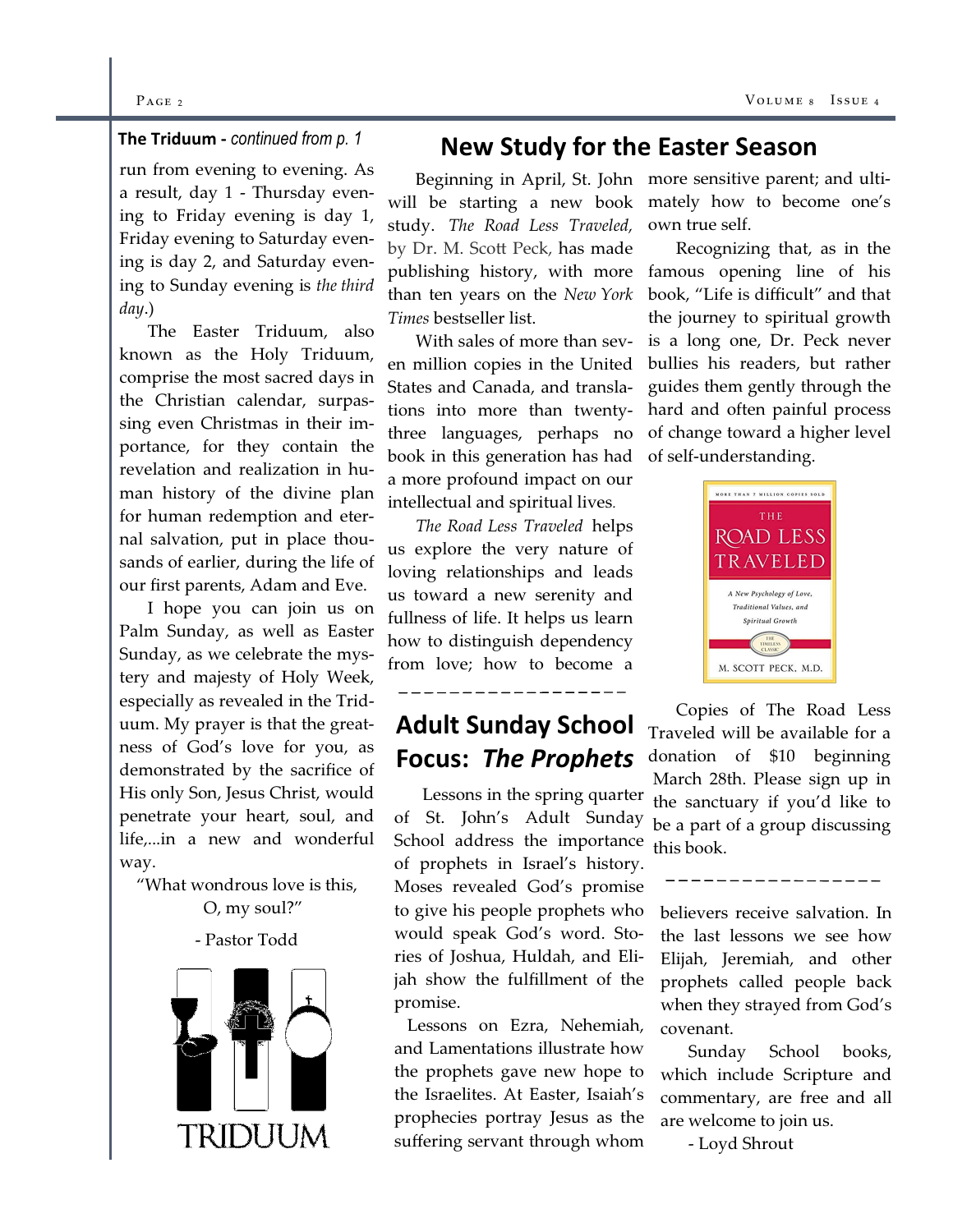#### Women's Guild

St. John Women's Guild is getting ready for the new year!

 It has been a long time since we have met together. March 28th is the date set for our first meeting in 2021, and all ladies are invited! We will meet in the Parish Hall, immediately following the worship service, and, with our face coverings, will be spaced out sufficiently in the Parish Hall for both safety and comfort.

 The meeting will be held to an hour in length, and we will be discussing both old business (authorizing the paying of outstanding bills) and new business, including what we would like to do in 2021!

 Please bring your dreams and hopes for our Women's Guild to the meeting on the 28th. If you have any questions or would like to help in preparing for this meeting, in any way, please talk to Sandy Brunton or Kathy Pemberton.





## Crafting  $w/$  Friends

 Crafting with Friends did not meet in March; some members were out of town. I spoke to Miriam Hees, she has a lot of good ideas for our group. We are anxious to share them with everyone and she is encouraging me to keep our group going as it is wonderful to create for our shut-ins and our members and hopefully we can have some wonderful things made for our Pfolk Pfest if we do it this year.

 We will talk about it, but we do not have to make everything in our gatherings; we can work on things at home, and Miriam and I will be working on that.

We will try to meet on April 24th at 10:00 a.m., as usual, in the Parish Hall. Check the "In Touch" to confirm.

 All ladies are welcome to come and enjoy!

## **Flower & Bulletin** Schedule for 2021

New 2021 flower and bulletin charts are posted on the bulletin board in the back of the sanctuary. Feel free to sign up on either or both. The flowers can be cut flowers or potted plants.

 If you have any questions or would like more information, talk to Mary Martinka or Sandy

Brunton.



#### Thank You

Thank you so much for your cards, phone calls & prayers while I was in the hospital. You have no idea how much they have helped me. I still have a ways to go but that is ok. I will get there. They keep telling me baby steps, so I am working on that.

> Much love to everyone, Mary Martinka

## Thank You

Thank you to all the church members who were able to come out the morning of March 20th to help with Work Day. The work done is much appreciated. The campus looks very nice and ready for guests and visitors, and all the congregation, on Easter Sunday!

 Thanks also to members of our Boy Scout Troop #685 who worked hard planting flowers and cleaning up the flower beds, plus painting the back steps of the church!



#### Thank You

Thank you to Matt Gebert who came out this past week and trimmed the trees around St. John's campus.

## Thank You

Thank you to the Boy Scout who painted the black railing in our parking lot for his Eagle Scout project. It looks so nice!